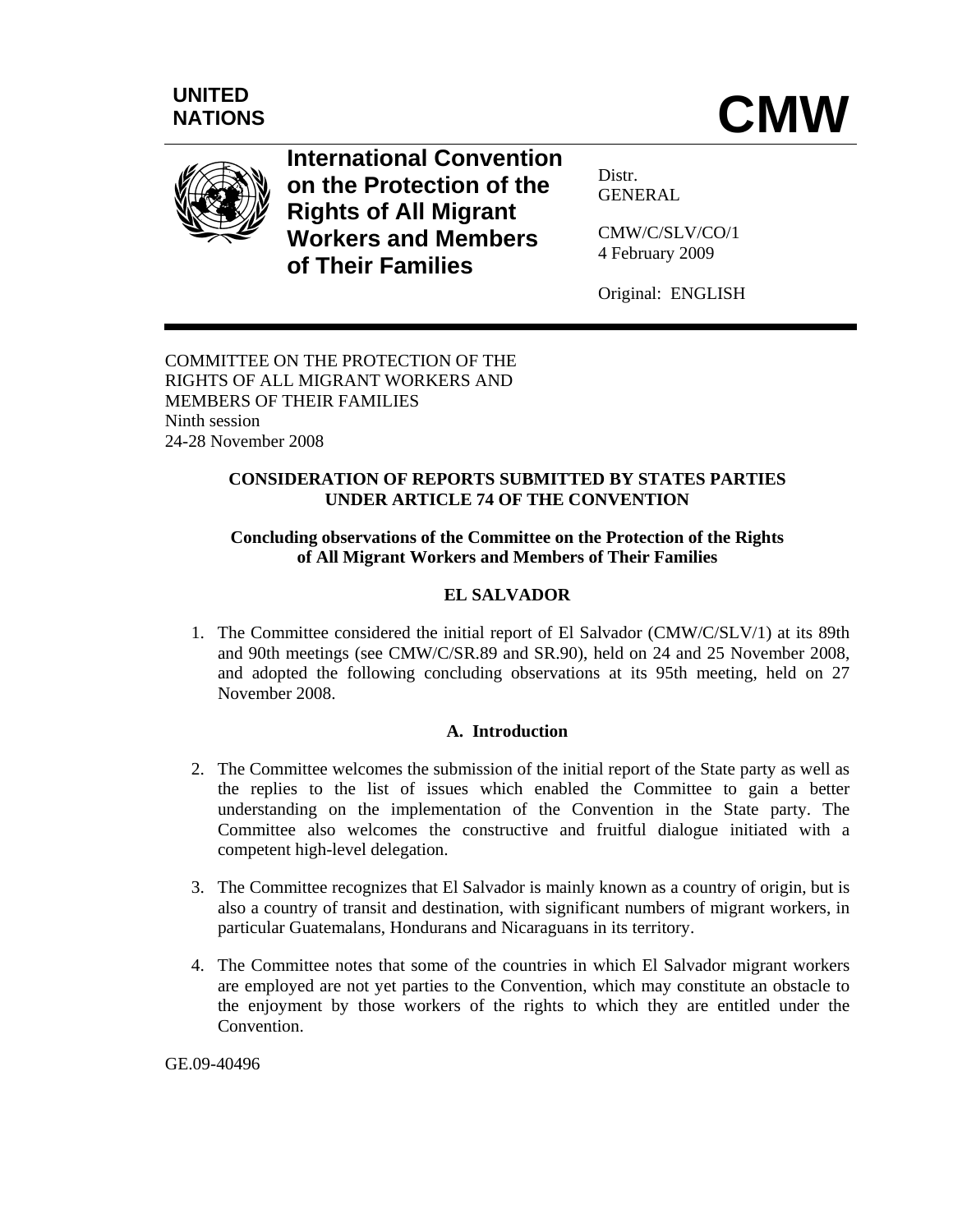## **B. Positive aspects**

- 5. The Committee notes with appreciation the opening on 7 July 2008 of the migrants' holding centre "Centro de Atención Integral para Migrantes" in San Salvador*,* which improves the detention conditions of migrants awaiting deportation.
- 6. The Committee also notes with appreciation the different initiatives taken by the State party to combat trafficking in persons, including the creation of a National Committee Against Trafficking in Persons, the inauguration in 2006 of a shelter for victims of trafficking and the inclusion of trafficking in persons as a crime under Salvadoran criminal law.
- 7. The Committee further notes with appreciation the information provided by the State party on the preparation and development of guidelines, manuals and standard procedures, particularly in regard to repatriation of children and victims of trafficking, which compile best practices in the area of migration.
- 8. The Committee welcomes the efforts of the State Party to promote and protect the rights of Salvadoran migrant workers abroad, including by appointing a Vice-Minister for Salvadorans Abroad in 2004, and by opening protection consulates.
- 9. The Committee also welcomes the conclusion by the State Party of bilateral and multilateral agreements, at the regional and international level, with a view to promoting sound, equitable and humane conditions in connection with international migration of workers and members of their families.
- 10. The Committee further welcomes the ratification of the following instruments:
	- (a) The Optional Protocols to the Convention on the Rights of the Child on the sale of children, child prostitution and child pornography, and on the involvement of children in armed conflict, ratified on 17 May 2004 and 18 April 2002 respectively;
	- (b) The Protocol to Prevent, Suppress and Punish Trafficking in Persons, Especially Women and Children, and the Protocol against the Smuggling of Migrants By Land, Sea and Air, supplementing the United Nations Convention against Transnational Organized Crime, ratified on 18 March 2002;
	- (c) International Labour Organization (ILO) Convention No. 182 concerning the Prohibition and Immediate Action for the Elimination of the Worst Forms of Child Labour, of 1999, ratified on 12 October 2000.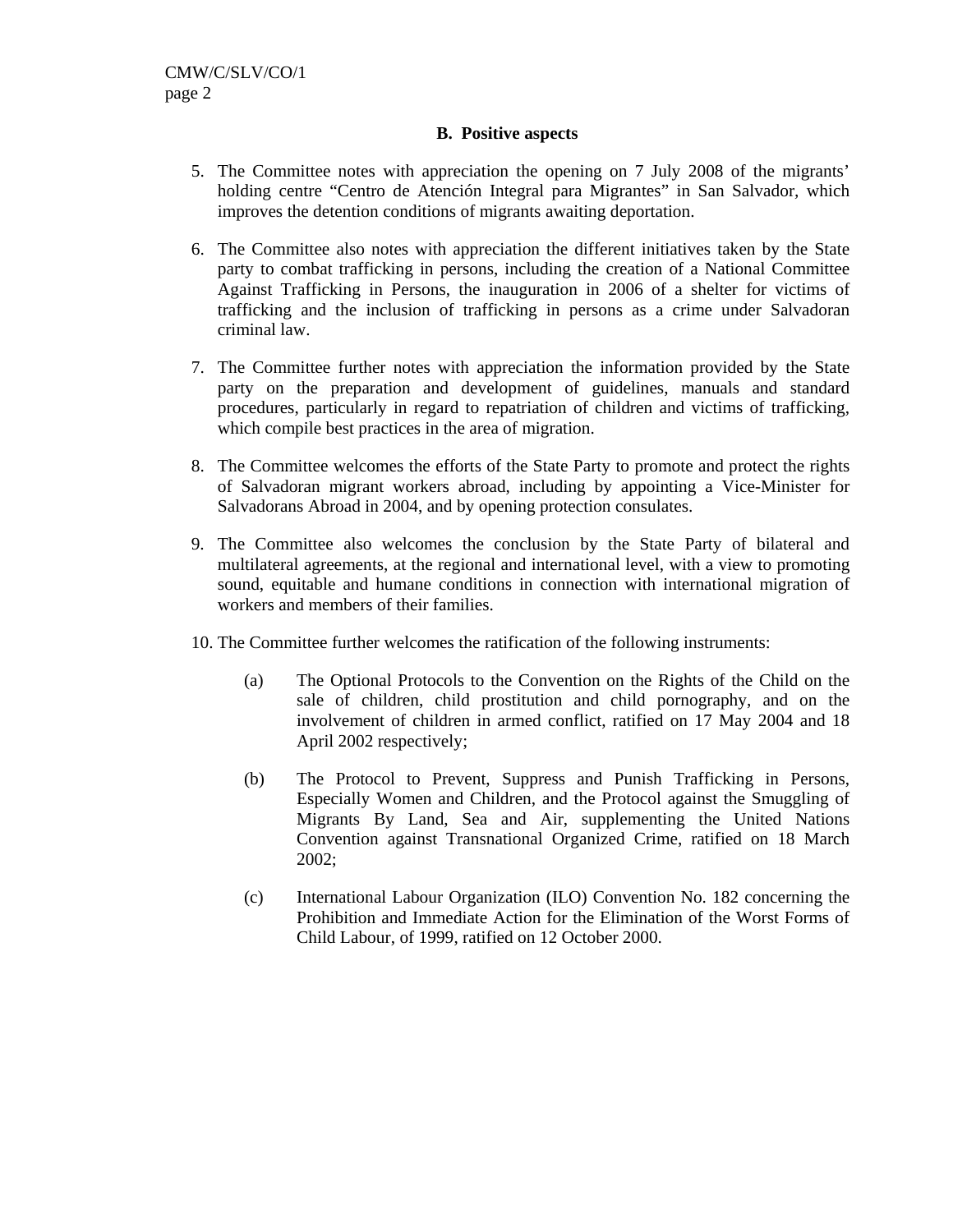# **C. Principal subjects of concern, suggestions and recommendations**

### **1. General measures of implementation (arts. 73 and 84)**

#### **Legislation and application**

- 11. The Committee notes with concern that the draft migration and aliens act, which incorporates some of the provisions of the Convention, remains under consideration by the President's office and has not been submitted for consultation with the National Human Rights Institution (*Procuraduría para la Defensa de los Derechos Humanos*) or civil society.
- 12. **The Committee encourages the State party to take all necessary measures for the prompt harmonization of its legislation, including in particular the current migration and aliens laws, with the provisions of the Convention.**
- 13. The Committee notes that El Salvador has not yet made the declarations provided for in articles 76 and 77 of the Convention recognizing the competence of the Committee to receive communications from States parties and individuals.

## 14. **The Committee encourages the State party to consider making the declarations provided for in articles 76 and 77 of the Convention.**

- 15. The Committee notes that El Salvador has made declarations regarding articles 46, 47, 48 and 61, paragraph 4, of the Convention, which may impede the full enjoyment of the rights enshrined in those provisions.
- 16. **The Committee encourages the State party to review its declarations regarding articles 46, 47, 48 and 61, paragraph 4, of the Convention, with a view to withdrawing them.**
- 17. The Committee notes that El Salvador has still not acceded to ILO Migration for Employment Convention No. 97 (1949) or to ILO Convention No. 143 (1975) on Migrations in Abusive Conditions and the Promotion of Equality of Opportunity and Treatment of Migrant Workers (Supplementary Provisions).
- 18. **The Committee invites the State party to consider acceding to ILO conventions No. 97 and No. 143 as soon as possible.**

#### **Data collection**

19. The Committee welcomes the information and statistics provided by the State party but regrets the paucity of information on migration flows and on other migration-related issues. The Committee recalls that such information is indispensable to an understanding of the situation of migrant workers in the State party and to an assessment of the implementation of the Convention.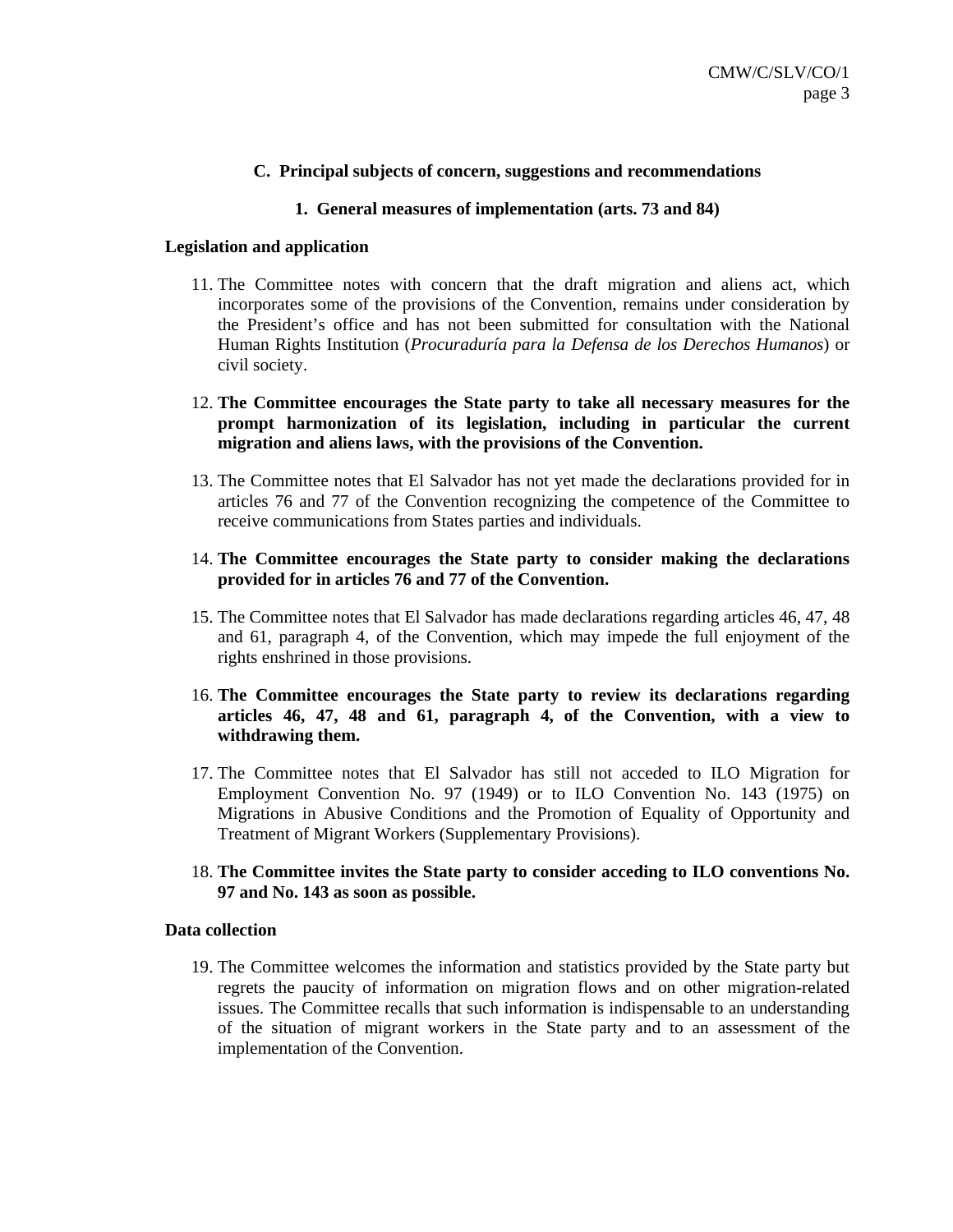20. **The Committee encourages the State party to create a sound and coordinated database, in line with all aspects of the Convention, including systematic data - as disaggregated as possible - as a tool for effective migration policy and for the application of the various provisions of the Convention. When supplying precise information is not possible, for instance with respect to migrant workers in an irregular situation, the Committee would appreciate receiving data based on studies or estimated assessments.**

### **Training in and dissemination of the Convention**

- 21. The Committee notes the information provided by the State party on training programmes on the Convention for relevant public officials, such as border police officers and migration officials.
- 22. **The Committee encourages the State party to continue organizing training programmes on a regular basis for all officials working in the area of migration, including border police officers, social workers, judges and prosecutors and invites the State party to provide information in its second periodic report on any such training programmes.**

## **2. General principles (arts. 7 and 83)**

#### **Non-discrimination**

- 23. The Committee is concerned at the information that migrant workers and members of their families may suffer from various forms of discrimination in the area of employment.
- 24. **The Committee encourages the State party to:**

**(a) Intensify its efforts to ensure that all migrant workers and members of their families within its territory or subject to its jurisdiction enjoy the rights provided for in the Convention without any discrimination, in conformity with article 7;**

**(b) Intensify its efforts by promoting information campaigns for public officials working in the area of migration, especially at the local level, and for the general public on the elimination of discrimination against migrants.** 

#### **Right to an effective remedy**

- 25. The Committee takes note of the information received from the State party that every individual, regardless of his or her nationality, has access to the courts of law and enjoys protection of the rights laid down in the legislation, and that complaint mechanisms before the National Human Rights Institution are available for migrant workers. The Committee is nevertheless concerned that migrant workers, irrespective of their legal status, have in practice limited access to justice, due to a lack of awareness concerning the administrative and judicial remedies that are available to them.
- 26. **The Committee encourages the State party to strengthen its efforts to inform migrant workers of the administrative and judicial remedies available to them and**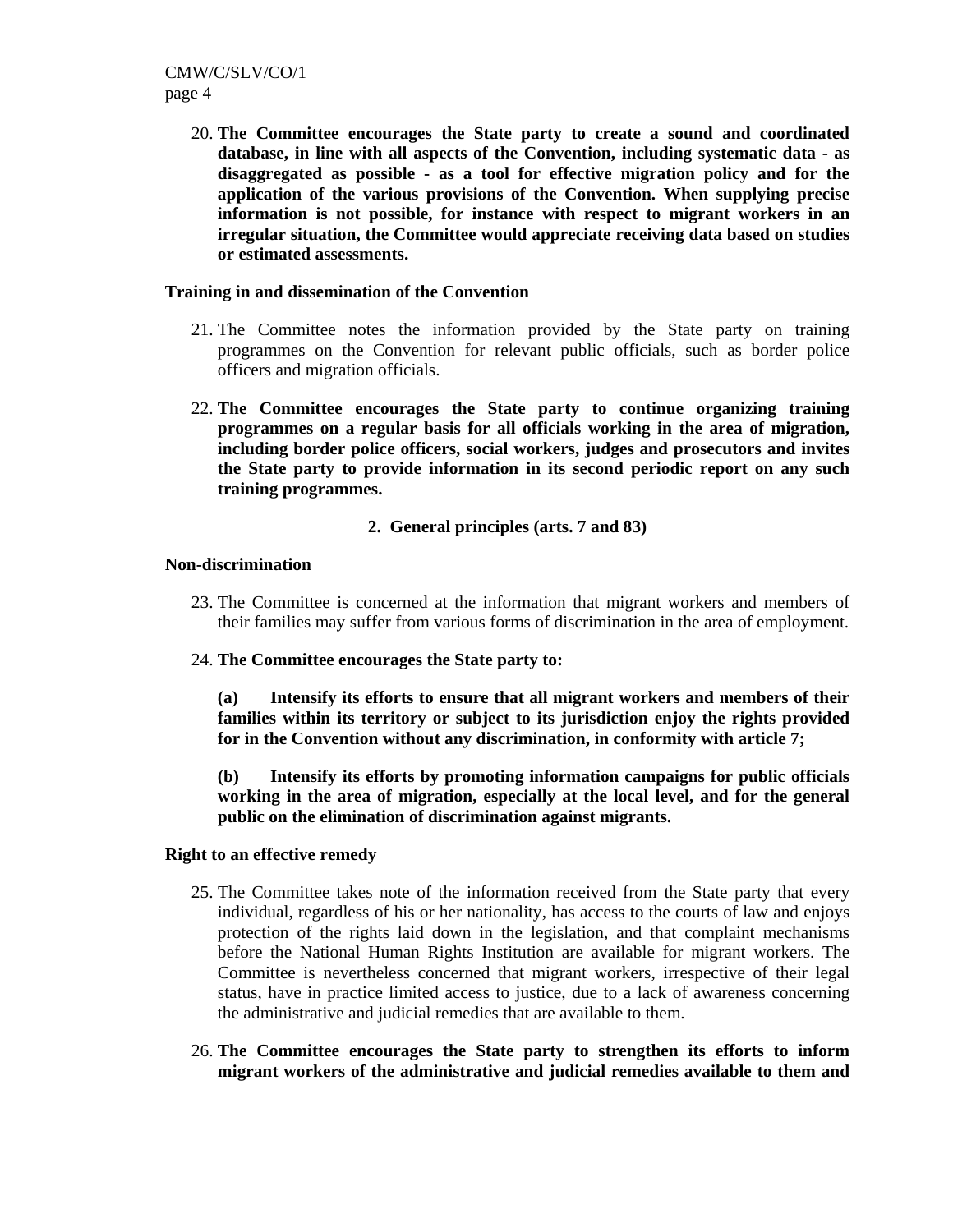**to address their complaints in the most effective manner. It recommends that the State party ensure that, in legislation and in practice, migrant workers and members of their families, including those in an irregular situation, have the same rights as nationals of the State party to file complaints and to obtain effective redress mechanisms before the courts, including the labour courts.** 

# **3. Human rights of all migrant workers and members of their families (arts. 8-35)**

27. The Committee notes with concern that the procedure for expulsion/deportation is not fully regulated by law. The Committee further notes with concern that the right to seek a stay of the expulsion is not provided for in the law.

## 28. **The State party is invited to ensure that:**

- (a) **Migrant workers and members of their families are only expelled from the territory of the State party pursuant to a decision taken by the competent authority following a procedure established by law and in conformity with the Convention, and that this decision can be reviewed on appeal.**
- (b) **Pending such appeal, the person concerned shall have the right to seek a stay of the expulsion.**
- 29. The Committee notes with concern that it is not clear from the information provided by the State party how in practice it guarantees and monitors the equality of treatment of migrant workers in agricultural and domestic employment, in accordance with article 25 of the Convention.
- 30. **The Committee invites the State party to ensure in practice the right of equality of treatment of migrant workers, particularly migrant women, in agricultural and domestic employment and to take measures to effectively monitor the employment conditions of migrant workers in agricultural and domestic employment and requests the State party to report on any measures taken in this regard in its second periodic report.**

# **4. Other rights of migrant workers and members of their families who are documented or in a regular situation (arts. 36-56)**

- 31. With reference to article 40 of the Convention, the Committee is concerned at the fact that article 47, paragraph 4, of the Constitution as well as article 225 of the Labour Code reserve to Salvadorans by birth the right to be part of the leadership of trade unions.
- 32. **The Committee recommends that the State party take the necessary measures, including legislative amendments, to guarantee to migrant workers and members of their families the right to form, and to form part of the leadership of, associations and unions, in accordance with article 40 of the Convention, as well as with ILO Convention No. 87 concerning Freedom of Association and Protection of the Right to Organise.**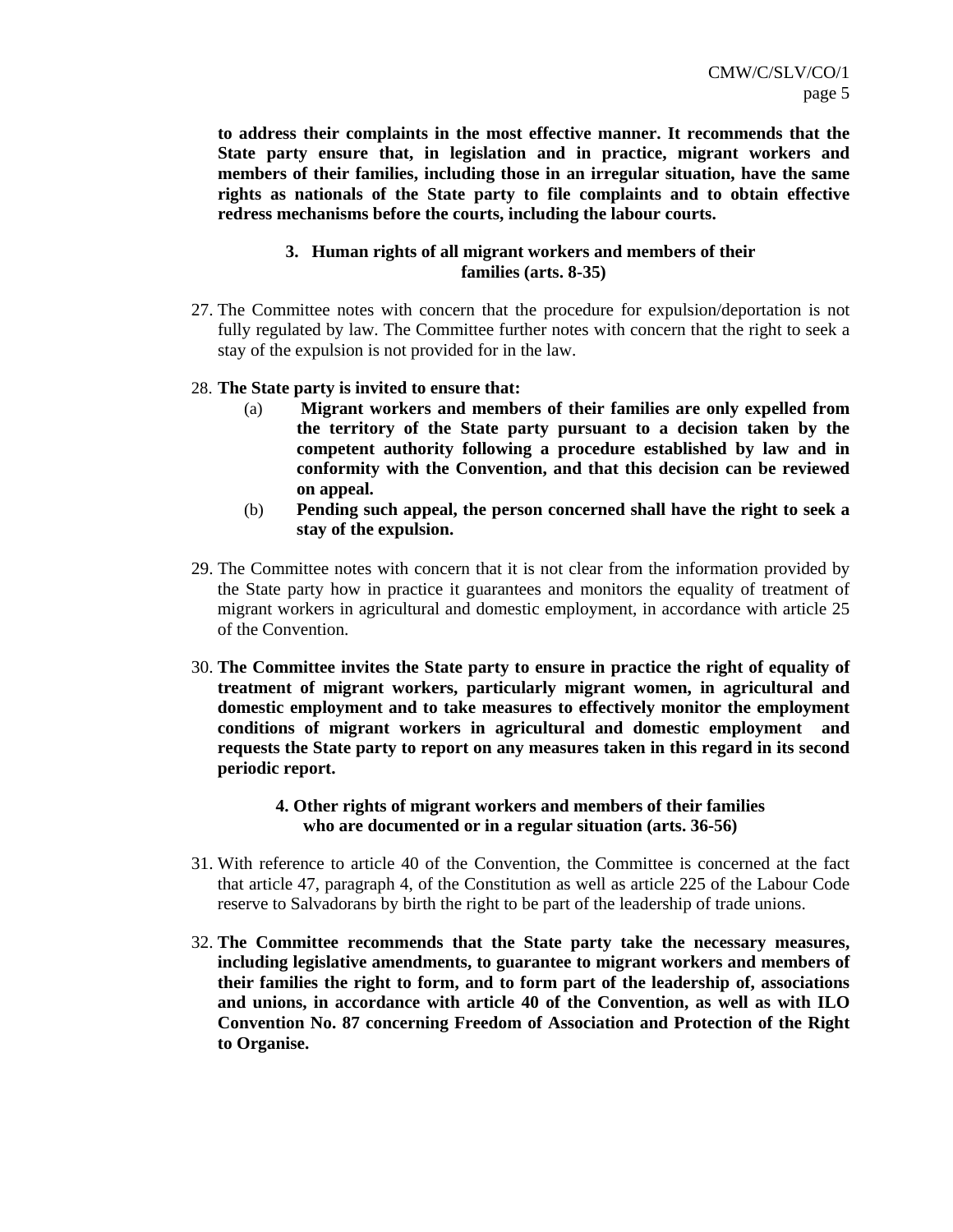- 33. The Committee is concerned that Salvadoran migrant workers abroad are not able to exercise their right to vote.
- 34. **The Committee encourages the State party to continue its efforts with a view to revising its legal framework and take other steps to facilitate the exercise of voting rights by Salvadoran migrant workers residing abroad.**
- 35. The Committee takes note of the explanations provided by the State party, that in recent practice migrant workers in El Salvador are given 60 to 90 days after expiration of their contracts in order to find new employment or change their migration status. The Committee notes with concern, however, that article 26 of the Migration Law, requires migrant workers to leave El Salvador upon termination of their contracts, regardless of the reason therefore, or else risk expulsion.
- 36. **The Committee recommends that the State party derogates article 26 of the Migration Law in order to ensure compatibility of its legislation with provision of the Convention, in particular articles 51 and 52.** 
	- **5. Provisions applicable to particular categories of migrant workers and members of their families (arts. 57-63)**
- 37. The Committee, while taking note of programme for the regularization of seasonal workers*,* which makes it easier for this type of workers, mainly Nicaraguans and Hondurans, to obtain work permits in the State party, is concerned at the information according to which seasonal workers may be subjected to inequitable working conditions, particularly because employers usually recruit them informally.
- 38. **The Committee recommends that the State party take all necessary measures to ensure to seasonal workers the enjoyment of the right to the same treatment as national workers, particularly in respect of remuneration and conditions of work, and to ensure systematic monitoring by the relevant authorities of compliance with international standards in this regard.**
- 39. The Committee is concerned that frontier workers are at very high risk of being subjected to inequitable working conditions and other abuses.
- 40. **The Committee encourages the State party to implement as soon as possible the El Salvador-Honduras Pilot Project for regularization (***Plan Piloto El Salvador-Honduras)* **aimed at improving the situation of frontier workers and invites the State party to include in its national legislation the definition of frontier worker and of specific provisions related to the protection of their rights in accordance with article 58 of the Convention.**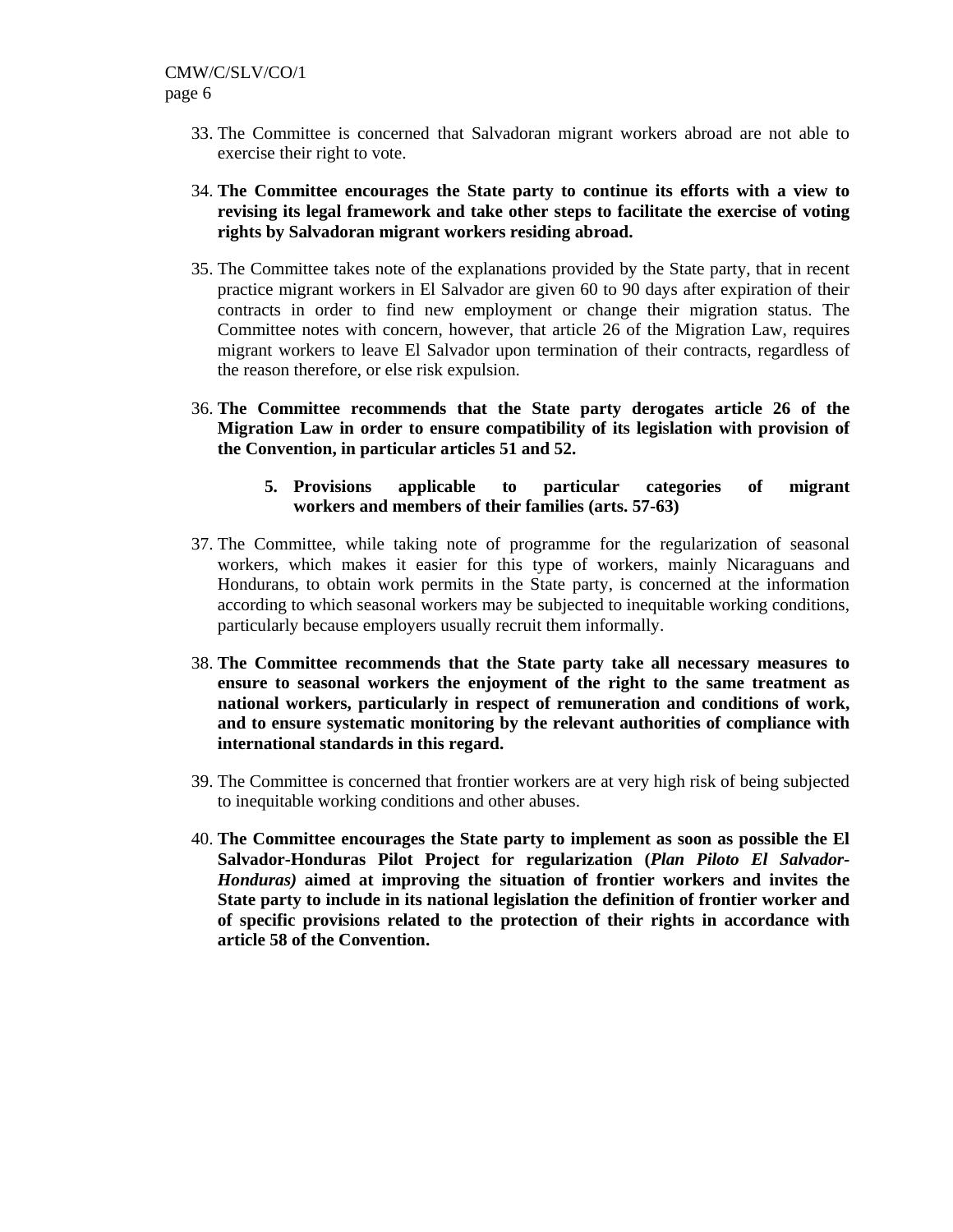# **6. Promotion of sound, equitable, humane and lawful conditions in connection with international migration of workers and members of their families (arts. 64-71).**

- 41. The Committee notes with satisfaction the existence of the "Welcome Home" (*Bienvenido a casa*) programme as well as a reception centre (*Centro de Atención a Migrantes Salvadoreños*) for Salvadoran migrants returning to their country.
- 42. **The Committee recommends that the State party continues developing the programme, in accordance with the principles of the Convention, with a view to assisting returning migrants in their sound reintegration into the Salvadoran economic and social fabric.**
- 43. The Committee takes note of the work of the Division for Humanitarian and Migrants' Assistance in the repatriation of injured and deceased Salvadoran irregular migrants, and in the provision of medical assistance to injured migrants. Nevertheless, the Committee remains concerned at the various dangers that migrants encounter when they migrate irregularly.
- 44. **The Committee recommends that the State party, while continuing to provide assistance for the reintegration of the injured and the repatriation of the deceased, intensify its efforts in prevention campaigns that counter misleading information relating to emigration and raise awareness about the dangers in irregular migration. The Committee invites the State party to ensure the appropriate means, including sufficient funding, for these purposes.**
- 45. The Committee notes that the State party, through its Vice-Ministry of Foreign Relations for Salvadorans Abroad, is conducting a study on the impact of migration on children. The Committee nevertheless remains concerned about the situation of children in El Salvador, whose parents have migrated abroad, and the lack of information in this regard.
- 46. **The Committee encourages the State party to finalize the study on the impact of migration on children and to share its findings widely, with the aim of developing adequate strategies to ensure the protection and the full enjoyment by children of migrant families of their rights.**
- 47. The Committee, while acknowledging the initiatives taken by the State party to combat the phenomenon of trafficking in persons, is concerned about the lack of studies, analysis and disaggregated data in the State party to assess the extent of the phenomenon in, through and from the State party's territory. The Committee also notes with concern the relatively low rate of convictions in the cases of trafficking that were brought before the courts.
- 48. **The Committee recommends the State party to evaluate the phenomenon of trafficking in persons and compile systematic disaggregated data with a view to better combating trafficking in persons, especially of women and children, and bring perpetrators to justice.**